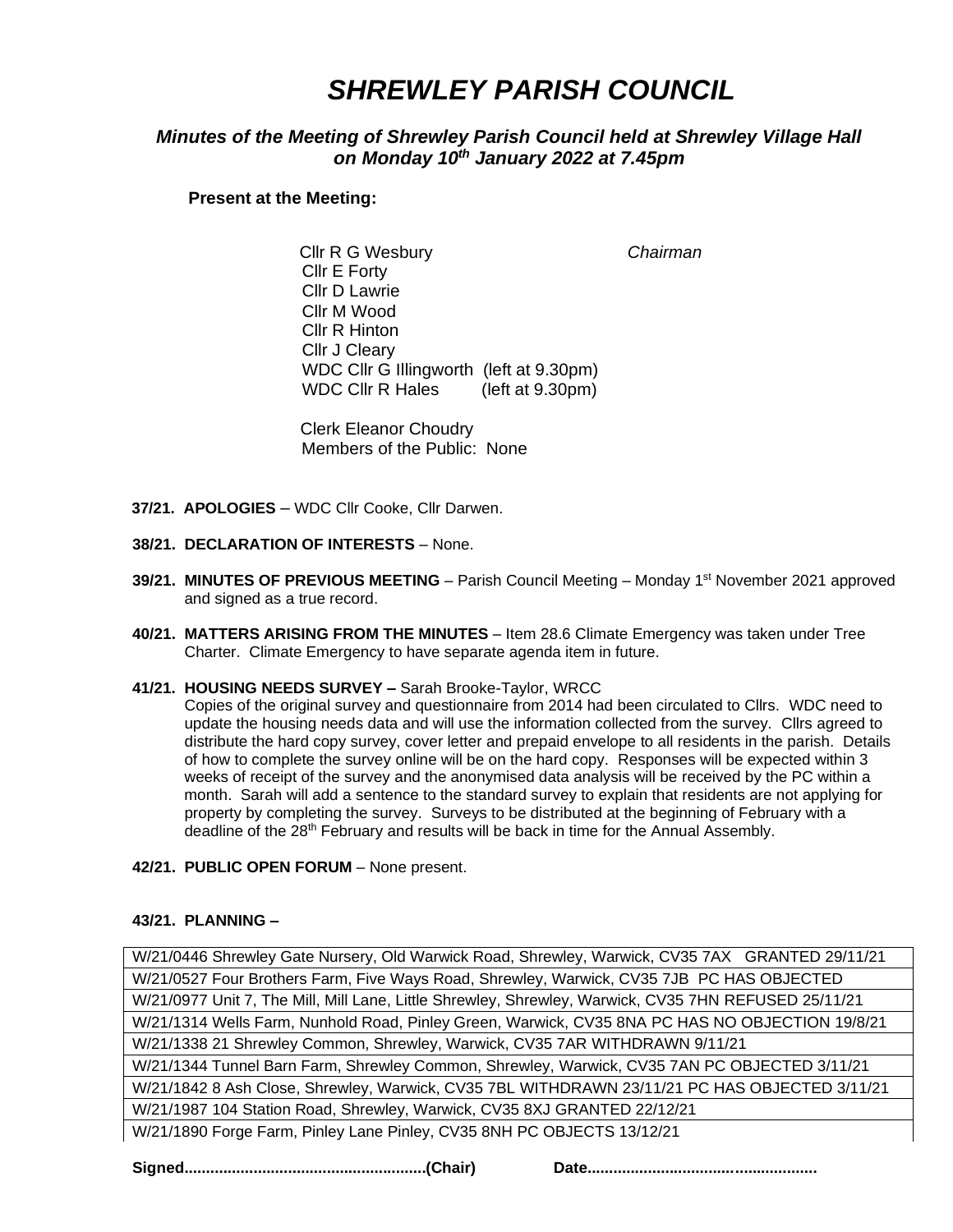## **44/21. WCC REPORT** – No report.

**45/21. WDC REPORT –** On 13th December both Warwick and Stratford Councils agreed to proceed towards a merger. The matter now passes to the Secretary of State. The first map showing the offered areas for the Local plan has now been published. It is available on the South Warwickshire Local Plan website at *<https://soadc.maps.arcgis.com/apps/webappviewer/index.html?id=c9f9579706974081a054de1b14a66130>* In Shrewley most of the land is around Hatton Station as part of a very large area in Hatton. There is also a large area in Rowington. Of course these are first shots and may not form part of the final plan. Green waste collections have resumed. Additional government grant schemes are available for leisure and hospitality that have been detrimentally affected by Covid Plan B.

## **46/21. OTHER PARISH BUSINESS**

**46.1. Annual Assembly action item – Traffic calming in Shrewley Common –** Cllr Matecki not available to comment. Cllr Wesbury to chase. Cllr Darwen to attend the 20's plenty WALC training session.

**46.2. Flooding – Hatton Station and Little Shrewley –** no update.

**46.3***.* **Vehicle activated sign on B4439 at Barn Close Nurseries –** Cllr Matecki has advised that the replacement VAS has been ordered and he will inform us of the installation date. Cllr Cleary suggested that more signage be added to the bend. Cllr Wesbury recommended that we wait until the VAS is installed to check that the road incidents have reduced/stopped.

### **46.4. Vegetation removal on Station Road bend –** The work is complete.

**46.5. Community Emergency Plan –** Minor amendments had been added to the Emergency Plan and the Clerk had redistributed to all Cllrs. Cllr Wood explained that Wren Hall had quite a sophisticated secure phone entry system into the hall. The Clerk to find out how other parishes manage their emergency box. Cllr Lawrie to ask Village Hall Committee members about the possibility of installing a locked box outside the village hall with key code access.

**46.6. Tree Charter-** Cllr Wood had contacted two local parish councils and BHHW Parish Council are keen to explore the possibility of working together on a climate action plan. Cllr Wood suggested that a meeting is arranged at Wren Hall to discuss and the item to be on the agenda at the Annual Assembly. Cllr Wood to attend the WALC Climate Action Day on Zoom.

**46.7. Parish Councillor vacancy –** The vacancy to be re-advertised on nextdoor,co,uk.

**46.8. Bus shelter maintenance –** Cllrs agreed to see how it weathers over winter and discuss again after winter. A fixed asset review to be added to the March agenda. Cllr Forty to check the salt bin at the bottom Hughes Hill and Cllr Wood will check the salt bin in Case Lane.

# **47/21. ONGOING ACTION ITEMS**

**47.1. Friends of Hatton Station (FOHS)** – Nothing to report. The Clerk contacted FOHS regarding future reports but did not receive a response.

**47.2. Shrewley website update / Statutory publication of documents on website** – There had been 219 users, 171 of which were from the UK. 76 people had viewed the PC page.

# **48/21. HIGHWAY AND PUBLIC FOOTPATH/TOWPATH MAINTENANCE AND REPAIR** –

**48.1. New WCC Fault Reporting System –** Cllr Cleary agreed to take responsibility for the road/highways report. Cllr Wood had reported a raised kerb which was fixed promptly. Cllrs are to report faults themselves and inform all Cllrs or ask Cllr Cleary to report. Cllr Cleary will maintain a spreadsheet of reported jobs.

**Signed........................................................(Chair) Date.....................................................**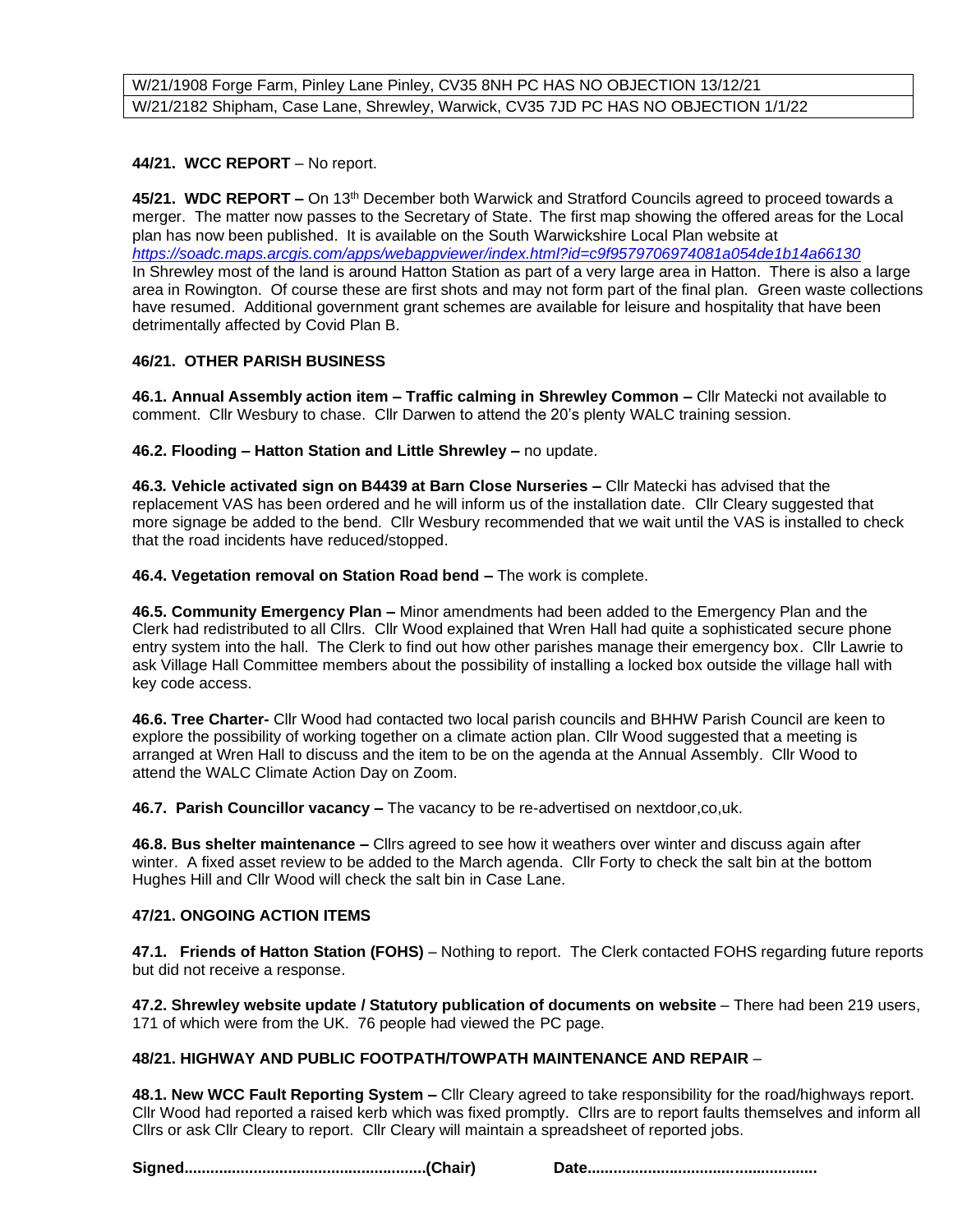**48.2. Footpath fault report –** No problems to report. The gate is locked in the field behind the village hall to keep tups and ewes segregated.

**48.3. Highway fault report** – As item 30.1.

**48.4. Towpath maintenance east and Shrewley Tunnel –** Cllr Darwen sent apologies for no update. Cllr Cleary asked about the possibility of a light in the tunnel. Canal & River Trust have previously rejected the application.

**49/21. CORRESPONDENCE** – WALC's John Crossling is retiring. The Clerk to write to thank John for his advice and support.

**50/21. VILLAGE HALL UPDATE** – As the severity of the pandemic has reduced, two movie nights were held along with some private functions and tutoring. A platinum jubilee celebration will be held in June. The Social Club's January meeting was cancelled and it is hoped that it will be held in February. Cllr Wesbury offered to speak to the VH Committee to advise on any special circumstances to help with a planning application to increase the size of the village hall after a preliminary investigation said that the area could not be increased by more than 5%.

**51/21. MEETINGS ATTENDED BY CLLRS – Cllr Jen Cleary -** Councillor Fundamentals (Induction) and Planning e-learning. The Clerk attended WALC course The Role of the Internal Audit.

#### **52/21. FINANCE**

- 52.1 Annual review of SPC Social Medial Policy, no updates All Cllrs agreed
- 52.2 Annual review of SPC Complaints Procedure, no updates All Cllrs agreed
- 52.3 Annual review of SPC Equal Opportunities Policy, no updates All Cllrs agreed
- 52.4 Annual review of SPC Health & Safety Policy, no updates All Cllrs agreed
- 52.5 Annual review of Lone Working Policy, no updates All Cllrs agreed
- 52.6 Annual review of SPC Risk Assessment, no updates All Cllrs agreed
- 52.7 2021/2022 Budget and Estimated Final Expenditure and Proposed 2022/23 Budget previously Circulated. Cllrs agreed a precept for 2022/23 of £5,905. £2k to be transferred to the Reserve Account for future discretionary grants. Cllr Cleary proposed, seconded by Cllr Forty and unanimously agreed.
- **52.8** Permission to pay items listed below proposed by Cllr Cleary, seconded by Cllr Forty and unanimously approved.

| Cheque/     | Payee                                                    | Amount |
|-------------|----------------------------------------------------------|--------|
| <b>BACS</b> |                                                          | £      |
| <b>BACS</b> | Clerk December Salary(Net), Postage £0, Printing Ink     | 254.60 |
| <b>BACS</b> | HMRC December Income tax                                 | 63.65  |
| <b>BACS</b> | Clerk January Salary, Mileage £0, Postage £0             | 254.60 |
| <b>BACS</b> | <b>HMRC January Income Tax</b>                           | 63.65  |
| <b>BACS</b> | WALC The role of Internal Audit course – E Choudry Clerk | 18.00  |
|             | Total                                                    | 654.50 |

53/21. DATE OF NEXT MEETING – Monday 7<sup>th</sup> March 2022. Cllrs agreed to move the start of the meetings to 7pm from March.

**54/21. CLOSURE OF MEETING –** The meeting closed at 9.55pm.

#### **Bank Reconciliation as at 31 st December 2021**

| Cash Book Balance b/f       |          | 8,687.10  |
|-----------------------------|----------|-----------|
| <b>Receipts</b>             |          |           |
| First half precept 30.4.21  | 3,951.50 |           |
| Shaw Lane Rent 14.6.21      | 52.00    |           |
| <b>HMRC VAT Reclaim</b>     | 23.70    |           |
| Second Half Precept 29.9.21 | 3,951.50 | 7,978.70  |
| <b>Total Income</b>         |          | 16,665.80 |

**Signed........................................................(Chair) Date.....................................................**